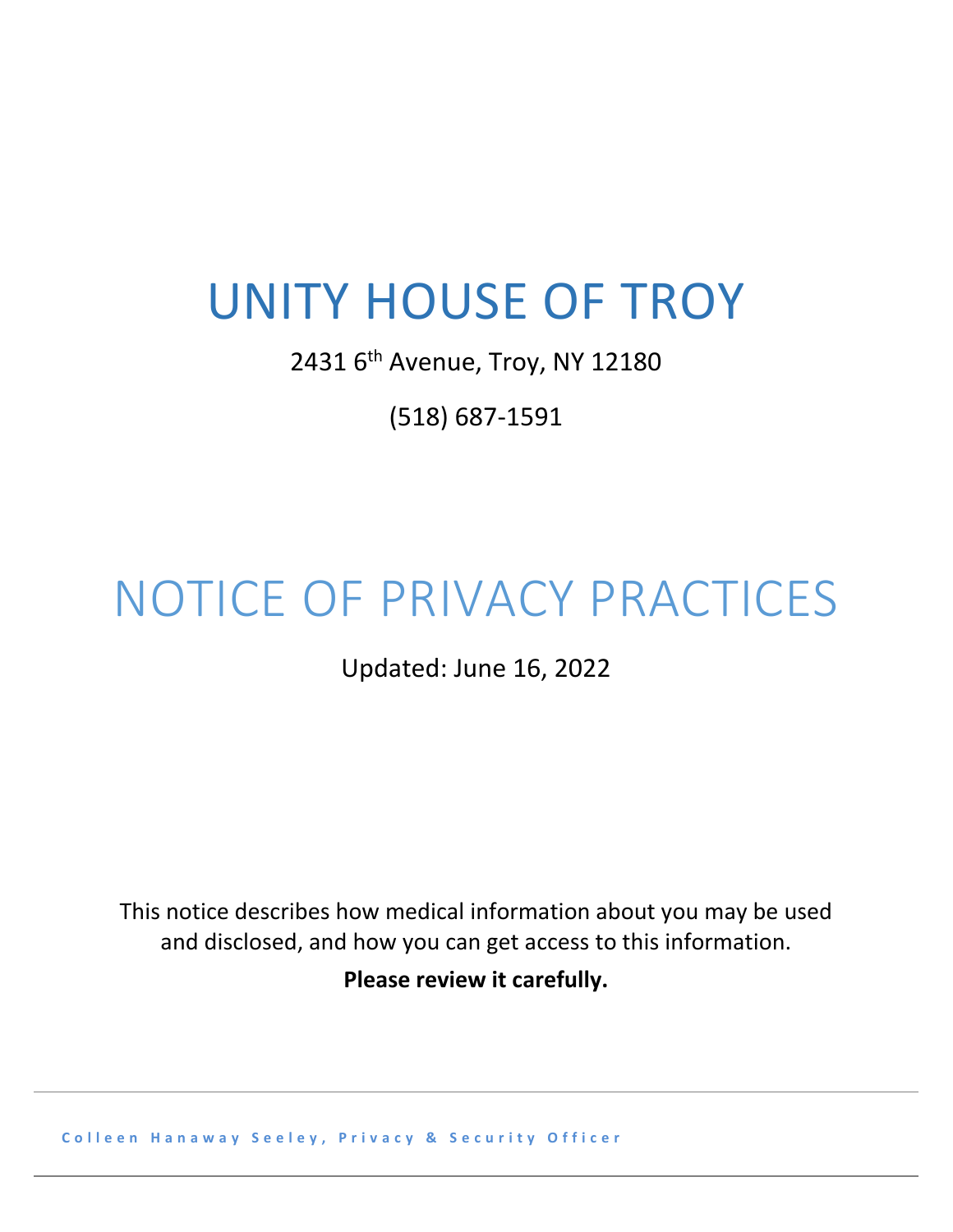This notice describes the privacy practices of Unity House of Troy (Unity House). This notice also describes the privacy practices of persons or entities that have signed a contract with Unity House, are acting as business associates, and have promised to follow the same rules of confidentiality.

#### OUR RESPONSIBILITIES

Protecting your personal information is important, and Unity House of Troy (Unity House) is committed to keeping your personal information private. Unity House follows federal and state laws that require us to keep you personal information confidential.

- We are required by law to maintain the privacy and security of your protected health information.
- We will let you know promptly if a breach occurs that may have compromised the privacy or security of your information.
- We must follow the duties and privacy practices described in this notice and give you a copy of it.
- We will not use or share your information other than as described in this notice unless you tell us we can in writing. If you tell us we can, you may change your mind at any time. Let us know in writing if you change your mind.

For more information see:

## [www.hhs.gov/ocr/privacy/hipaa/understanding/consumers/noticepp.html](http://www.hhs.gov/ocr/privacy/hipaa/understanding/consumers/noticepp.html)

## CHANGES TO THE TERMS OF THIS NOTICE

We can change the terms of this notice, and the changes will apply to all information we have about you. The new notice will be available upon request, in our office, and on our web site.

#### WHO MUST FOLLOW THIS NOTICE

Unity House employees, consultants, interns, volunteers, and business associates must follow the terms of this Notice of Privacy Practices.

#### YOUR RIGHTS

When it comes to your health information, you have certain rights. This section explains your rights and our responsibilities to help you.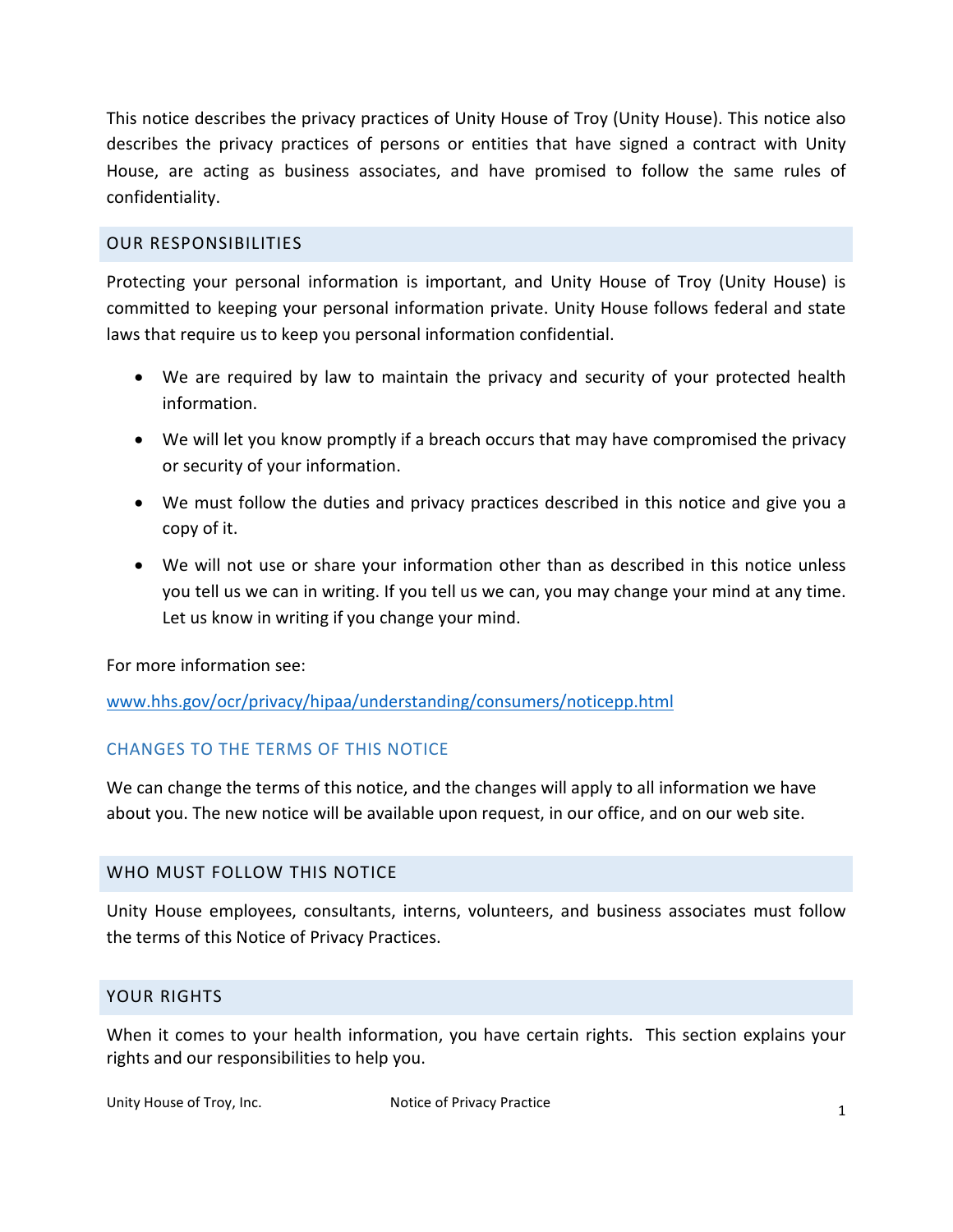## GET AN ELECTRONIC OR PAPER COPY OF YOUR MEDICAL RECORD

- You can ask to see or get an electronic or paper copy of your medical record and other health information we have about you. Ask us how to do this.
- We will provide a copy or summary of your health information, usually within 30 days of your request. We may charge a reasonable fee.

## ASK US TO CORRECT YOUR MEDICAL RECORD

- You can ask us to correct health information about you that you think is incorrect or incomplete. Ask us how to do this.
- We may say "no" to your request, but we'll tell you why in writing within 60 days.

#### REQUEST CONFIDENTIAL COMMUNICATIONS

- You can ask us to contact you in a specific way; for example, request we use a specific phone number of address to communicate with you.
- We will say "yes" to all reasonable requests.

#### ASK US TO LIMIT WHAT WE USE OR SHARE

- You can ask us **not** to use or share certain health information for treatment, payment, or our operations.
	- o We are not required to agree to your request, and we may say "no" if it would affect your care.
- If you pay for a service or health care item out-of-pocket in full, you can ask us not to share that information for the purpose of payment or our operations with your health insurer.
	- o We will say "yes" unless a law requires us to share that information.

## GET A LIST OF THOSE WITH WHOM WE'VE SHARED INFORMATION

- You can ask for a list (accounting) of the times we've shared your health information for six years prior to the date you ask, who we shared it with, and why.
- We will include all the disclosures all disclosures except for those about treatment, payment, and health care operations, and certain other disclosures (such as any you asked us to make). We'll provide one accounting a year for free but will charge a reasonable, cost-based fee if you ask for another one within 12 months.

#### GET A COPY OF THIS PRIVACY NOTICE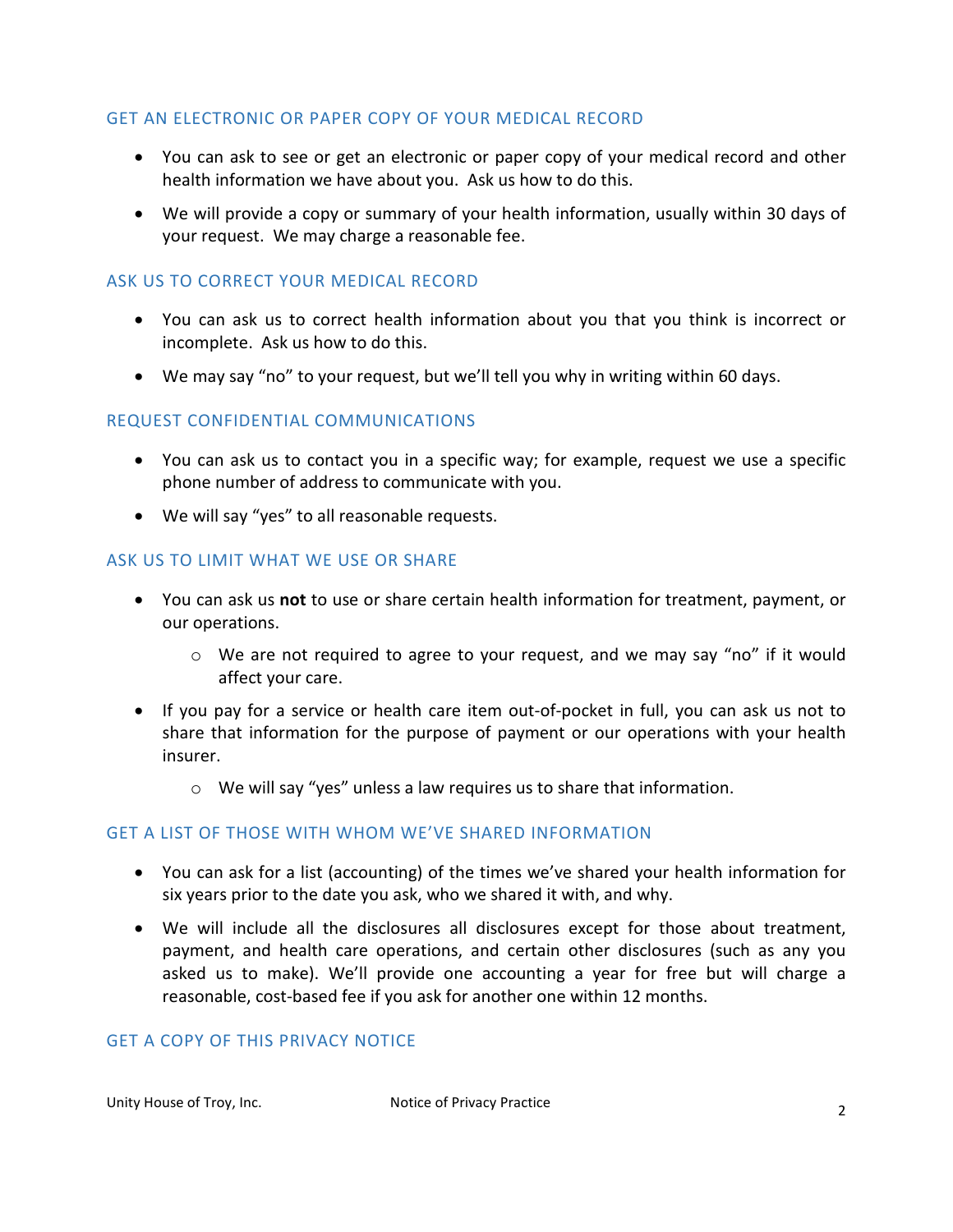• You can ask for a copy of this notice at any time, even if you have agreed to receive the notice electronically. We will provide you with a paper copy promptly.

#### CHOOSE SOMEONE TO ACT FOR YOU

- If you have given someone medical power of attorney or if someone is your legal guardian, that person can exercise your rights and make choices about your health information.
- We will make sure the person has this authority and can act for you before we take any action.

#### FILE A COMPLAINT IF YOU FEEL YOUR RIGHTS ARE VIOLATED

• You can file a complaint if you feel we have violated your rights by contacting:

Colleen Hanaway Seeley, CPCO Privacy & Security Officer  $2431$  6<sup>th</sup> Avenue Troy, NY 12180 (518) 687-1591

• You can also file a complaint with the U.S. Department of Health and Human Services,

| By writing to:  | Secretary of the U.S. Dept. of HHS<br>200 Independence Avenue SW<br>Washington, D.C. 20201 |
|-----------------|--------------------------------------------------------------------------------------------|
| Or by calling:  | 1-877-696-6775                                                                             |
| Or by visiting: | https://ocrportal.hhs.gov/ocr/smartscreen/main.jsf                                         |

• You can also file a complaint with the Office for Civil Rights,

| By writing to:          | Office of Civil Rights                              |
|-------------------------|-----------------------------------------------------|
|                         | U.S. Department of Health and Human Services        |
|                         | 200 Independence Avenue SW, Room 509F, HHH Building |
|                         | Washington D.C., 20201                              |
| Or via the OCR hotline: | 1-800-368-1019, ocrmail@hhs.gov (email)             |

**Unity House will not retaliate against you for filing a complaint.**

#### YOUR CHOICES

For certain health information, you can tell us your choices about what we share. If you have a clear preference for how we share your information in the situations described below, talk to us. Tell us what you want us to do, and we will follow your instructions.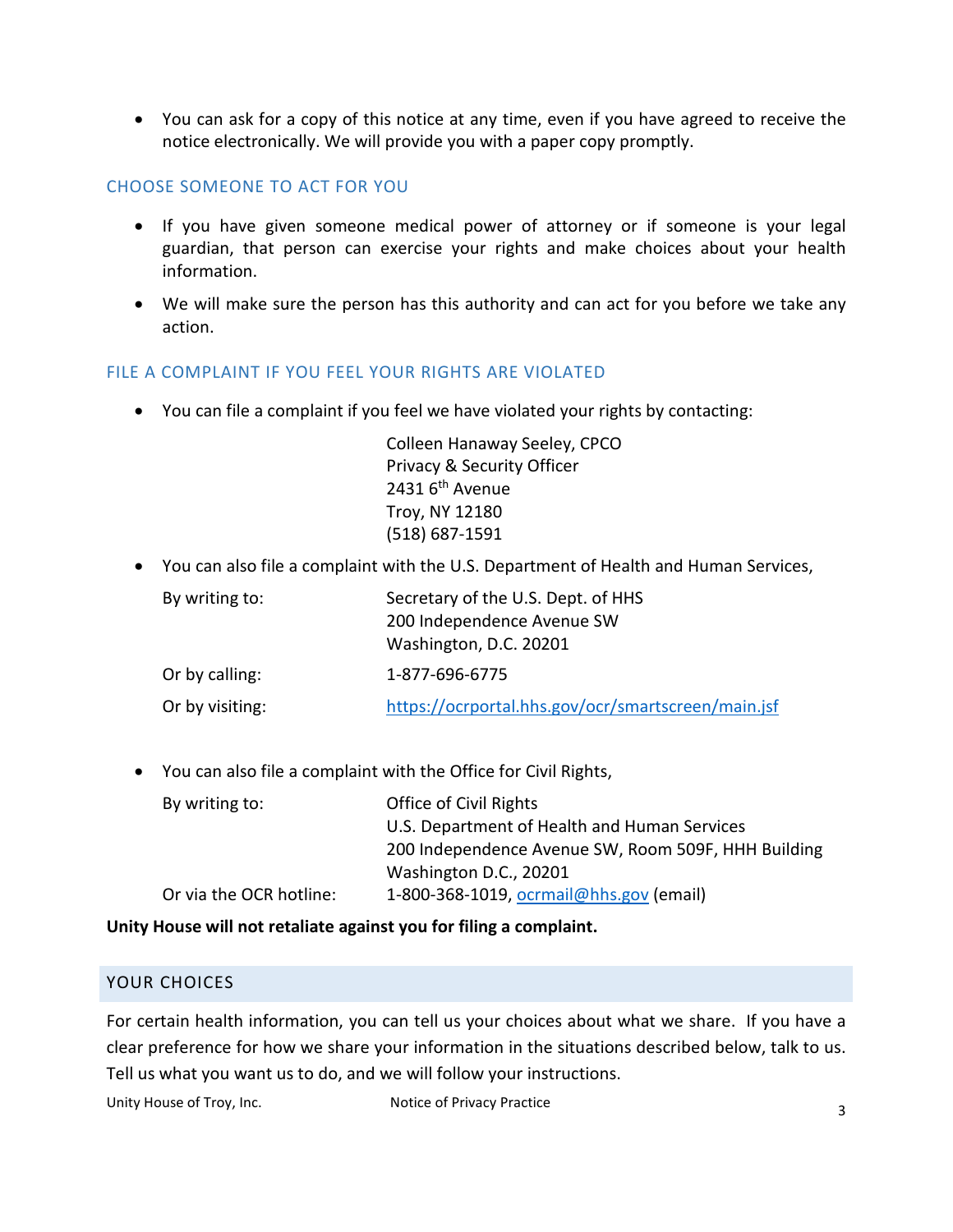## IN THESE CASES, YOU HAVE BOTH THE RIGHT AND CHOICE TO TELL US TO:

- Share information with your family, close friends, or others involved in your care.
- Share information in a disaster relief situation.
- Include your information in a hospital directory.

*If you are not able to tell us your preference, for example if you are unconscious, we may go ahead and share your information if we believe it is in your best interest. We may also share your information when needed to lessen a serious and imminent threat to health or safety.*

## IN THESE CASES WE NEVER SHARE YOUR INFORMATION UNLESS YOU GIVE US WRITTEN PERMISSION:

- Marketing purposes.
- Sale of your information.
- Most sharing of psychotherapy notes.

## IN THE CASE OF FUNDRAISING:

• We may contact you for fundraising efforts, but you can tell us not to contact you again.

## HOW WE USE YOUR PERSONAL INFORMATION

- GENERAL: When you receive services from Unity House, we may use your personal information for activities related to providing you with services, billing for services, and for conducting business (health care operations).
- REPRESENTATIVES AND GUARDIANS: If you have chosen a personal representative, you can agree to let your personal representative obtain your personal information. If you have a guardian, we will provide information to the guardian.
- TREATMENT: We must keep records of the care and services provided to you within Unity House. For example your case manager and other Unity House staff keeps notes on all services they provide to you as well as any contacts they make in coordinating and arranging for services from other providers. Unity House staff may share your personal information while helping to develop your service plan.

Generally, if Unity House staff wants to share your personal information with anyone who is not employed by Unity House, they must first obtain your informed written consent.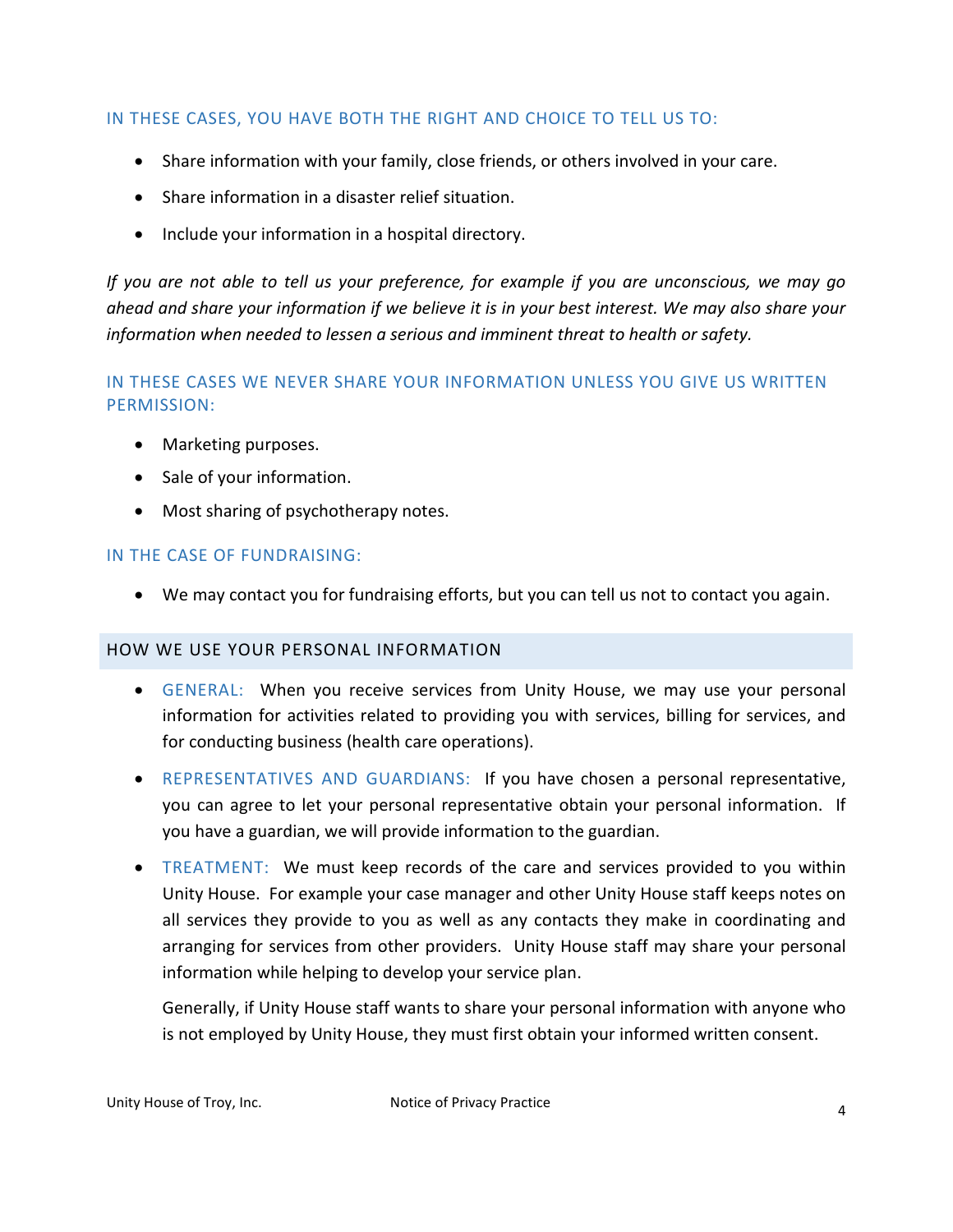Some personal records, including confidential communications with a mental health professional, substance abuse records, and HIV/AIDS information may have additional restrictions for use and disclosure under federal and/or state law.

- BILLING AND PAYMENT: We keep records that include payment information, eligibility, medical necessity, and documentation of the services provided to you. We can use and share your health information to bill and get payment from Medicaid, health plans, or other entities. For example, we may disclose personal information to confirm your Medicaid eligibility and to obtain payment from Medicaid for services provided to you. Unity House may use your personal information to determine the amount and type of Medicaid services you receive and send this information to state department for oversight.
- RUNNING OUR ORGANIZATION: We can use and share your health information to run our practice, conduct case and care management, assess and improve quality of care, review the competence and qualifications our professional staff, train our staff, operate our compliance program and other quality improvement activities, conduct other required business duties covered under the law, and to contact you when necessary. For example, we may use your personal information to evaluate the quality of treatment and services provided to you by our staff.

We may also share demographic information about you and other Unity House program participants when performing tasks that support our operations such as fundraising and grant solicitation. Please note - Unity House does not share demographic information in ways that is personally identifying. Demographic information is shared in aggregate form only.

We may also use your information to:

- Determine your eligibility for various Unity House programs and services.
- Make appropriate referrals and recommendations for services and benefits available outside of Unity House.
- Allow local, state, and federal agencies to review your services as part of their oversight of Unity House.
- Investigate incidents related to health, safety, and suspected agency misconduct, to report such incidents to state/federal oversight agencies, and to take steps to protect your safety and health.
- Prepare required reports to the NYS Office of Mental Health, NYS Education Department, Justice Center and other funding or oversight agencies.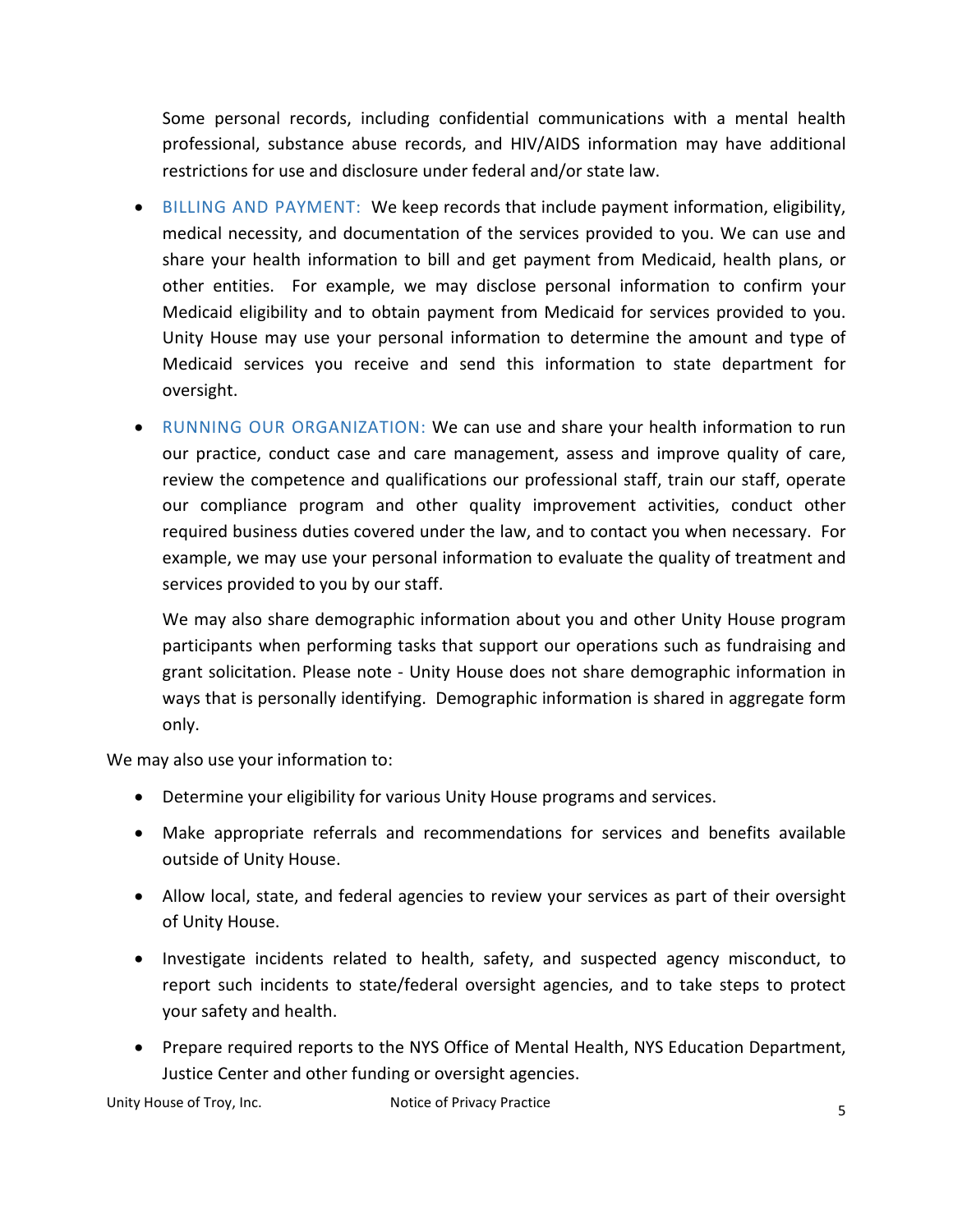#### OTHER USES AND DISCLOSURES

Under law, we can share health information about you without your signed authorization for limited purposes. We have to meet many conditions in the law before we can share your information for these purposes.

- For public health purposes such as reporting:
	- o Communicable diseases,
	- o Work-related illnesses,
	- $\circ$  Other diseases and injuries where disclosure is permitted or required by law,
	- o Births and deaths, and
	- o Reactions to drugs and problems with medical devices.
- To protect victims of abuse, neglect, or domestic violence.
- For product monitoring and recall.
- For workers' compensation or other similar programs if you are injured at work and are covered by workers' compensation or other similar programs.
- For health oversight activities such as investigations and audits.
- To coroners, medical examiners, and funeral directors when an individual dies.
- In response to organ and tissue donation requests.
- For research, with your consent, or when a review board has approved research that poses minimal risk and your privacy is ensured.
- To comply with the federal or state law.
- In response to an administrative or court order or subpoena.
- For law enforcement purposes or with a law enforcement official.
- For specialized government functions such as military, national security, and presidential protective services.

All other uses and disclosures, not described in this notice, require your signed authorization. You may revoke your authorization at any time by submitting a written statement to your case manager.

More information about how we can use your personal information can be found at: <https://www.hhs.gov/hipaa/for-individuals/guidance-materials-for-consumers/index.html>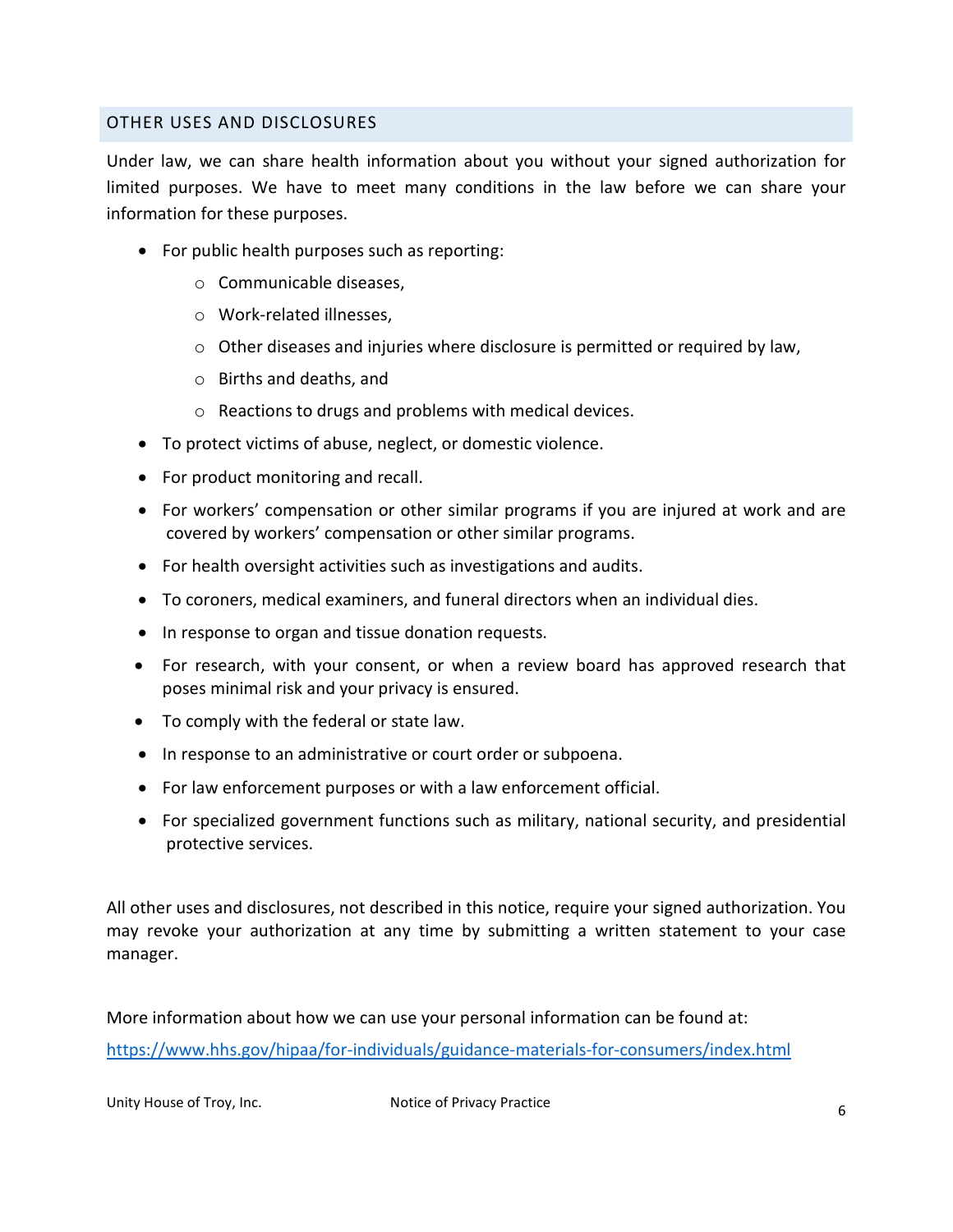#### CONTACT US

If you would like further information about your privacy rights, are concerned that your privacy rights have been violated, disagree with a decision that we made about access to your personal information, or would like to file a complaint, please contact:

> **Colleen Hanaway Seeley Corporate Compliance Officer, Privacy & Security Officer** 2431  $6<sup>th</sup>$  Avenue Troy, NY 12180 (518) 687-1591

All complaints will be investigated, and Unity House will not retaliate against you for filing a complaint.